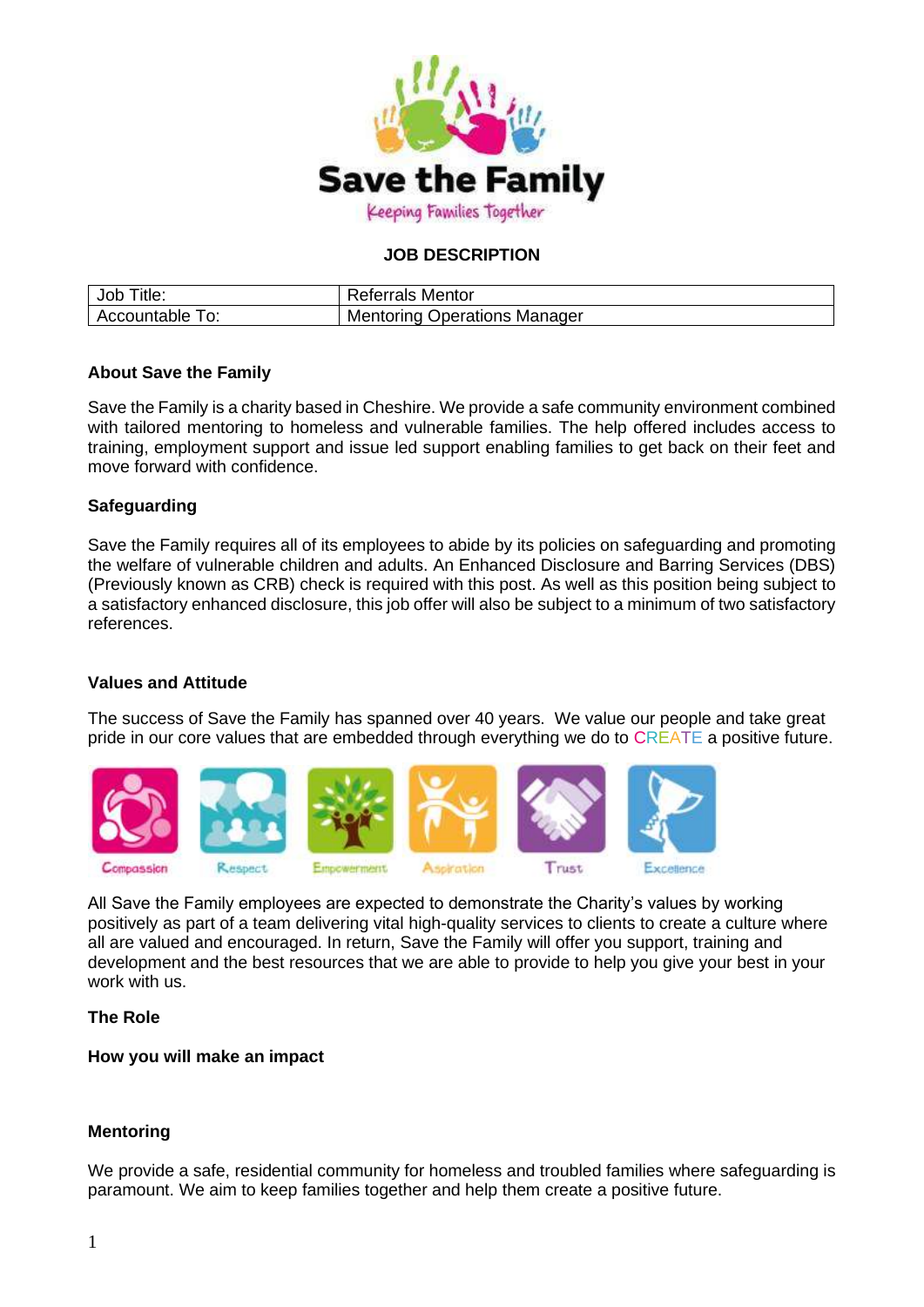

All our team members are expected to work in support of these aims, in terms of both **what** they do to help families and **how** they do it.

We deliver our service by mentoring families, working in partnership with them to:

- Explore/Clarify the needs that have been identified with them during the referral process
- Develop a set of goals to meet those needs
- Offer support in the implementation of strategies to reach those goals

Mentoring adopts a guiding approach which respects the autonomy of individuals to make their own choices (within safeguarding limits). It promotes a shared understanding of possible barriers to change and empowers people to recognise their strengths and take control of situations in order to reach their goals. Our approach supports families to develop their own problem-solving skills which in turn helps them to develop resilience.

Mentoring is both person and family-centred and is heavily dependent on the ability to communicate with empathy and sensitivity using the skill of active listening.

## **Job Purpose**

Support the Mentoring Operations Manager with the effective operational delivery of the charity's family mentoring referral service, ensuring that it is delivered within the spirit of Save the Family's mission and core values. Develop and co-ordinate the organisations referral process, ensuring the timely throughput of applications are processed and respond to the criteria of Save the Family. Schedule regular referrals meetings where you will take the lead in organising a structure that enables senior officers to review all referrals with a view to welcoming them to our service.

You will develop strong relationships with external agencies and partnerships to communicate our mission, values, and opportunities to them.

## **Principal Accountabilities**

- 1. Coordinate the organisations referrals process, ensuring that a thorough and timely process is delivered, and contributing to the smooth transition between site management and mentor teams. Regular reporting on outcomes will be required.
- 2. Plan and organise referrals meetings with the Safeguarding Team to ensure that further information can be obtained to aid the decision-making process for families referred in to Cotton Hall.
- 3. Liaise with the Facilities Team to ensure that properties at Cotton Hall are ready for families to move into.
- 4. Organise visits to our facility for prospective residents and referring agents.
- 5. Ensure systems are maintained and improved to provide accurate referrals information.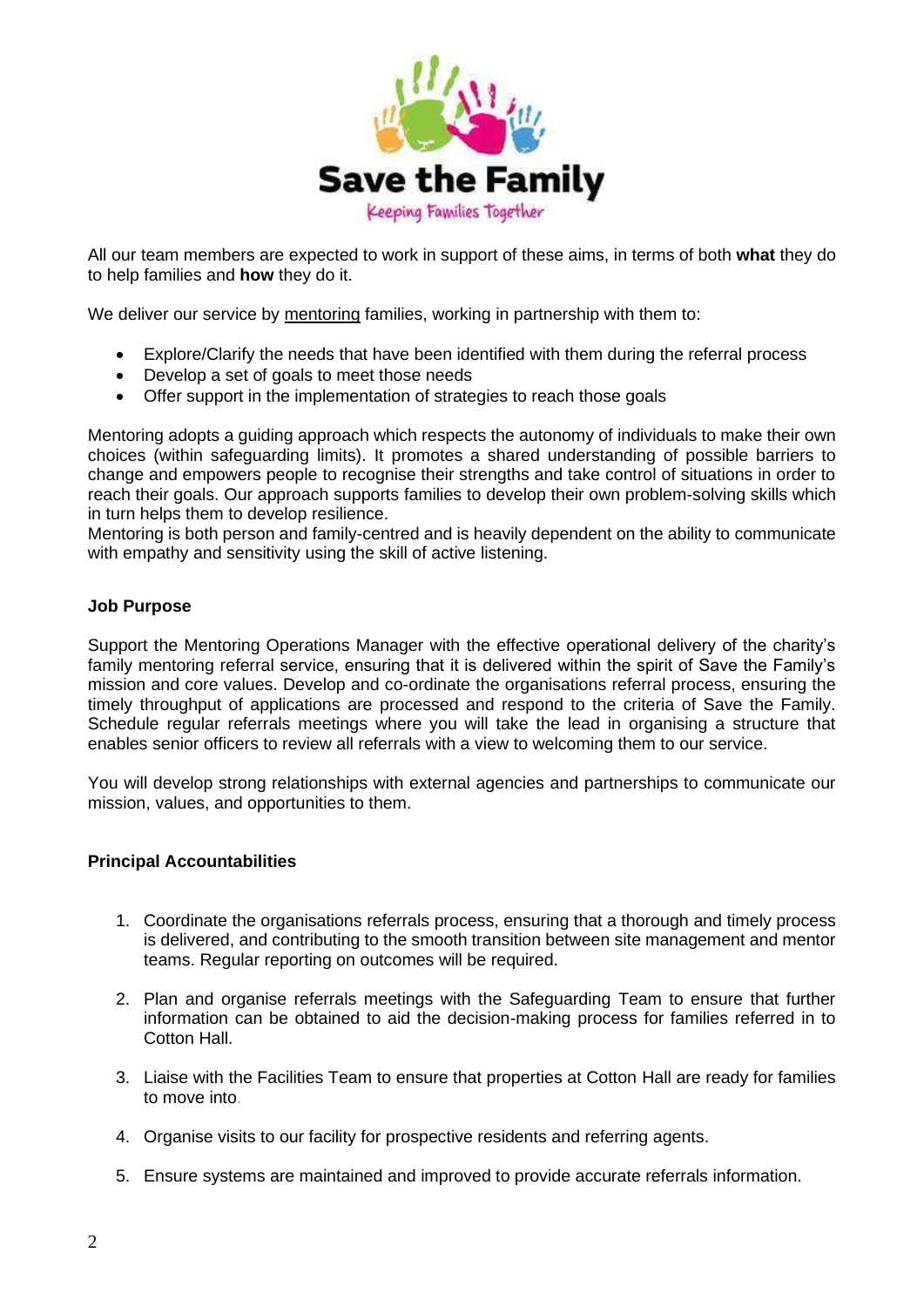

- 6. Plan and organise administration tasks including taking meeting minutes.
- 7. Contribute to the use of monitoring and evaluation tools and systems for assessing impact, evaluation, and outcomes.
- 8. Networking and hosting with external agencies to visit Cotton Hall to see the facilities that we have to offer to strengthen the referral network.
- 9. Inducting new families into Cotton Hall and providing them with a site tour to familiarise them with the facilities on offer and ensure a smooth transition from referrals mentor to Family mentor.
- 10. Preparing and providing reports for Families Sub Committee and board meetings to the Mentoring Operations Manager.

## **General requirements**

- Carry out your role in an effective and appropriate manner which meets the requirements of Save the Family in accordance with the *culture, values, aims and objectives* of the charity as detailed in our policy framework and the Code of Conduct for Employees.
- Seek to continuously improve in order that the Charity delivers the best possible service to residents.
- *Positively contribute to the Save the Family team working environment* and participate in regular internal/external meetings as well as in any training required.
- *Act as a positive ambassador for the Charity at all times*
- Attend Save the Family Events in support of raising the profile and much needed funds
- Undertake any other duties that may be required from time to time
- Appreciate that there may be a requirement to lone work, due to the nature of the service
- **EXECT** This appointment is subject to the receipt of a satisfactory Enhanced Disclosure and Barring Service check and references.

NB: This Job Description forms part of the Contract of Employment of the person appointed to this post. It reflects the position at the present time only and may be changed at management's discretion in the future. As a general term of employment, the Charity may affect any necessary change in job content or may require the post holder to undertake other duties, at any location in the Charity's service, provided that such changes are appropriate to the employee's remuneration and status.

## **I confirm that I have read and agree to carry out the duties and responsibilities contained in this job description.**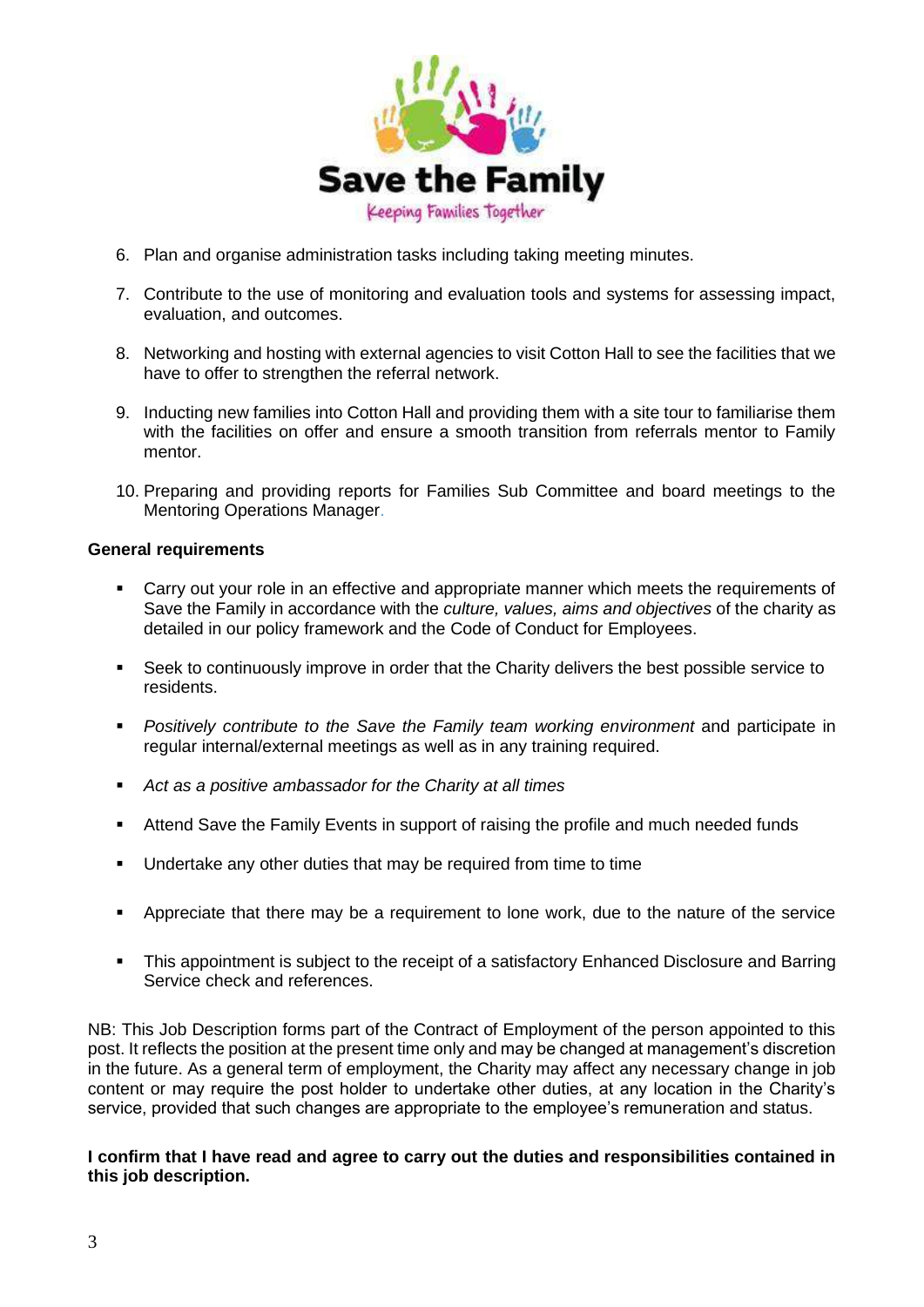

Date: \_\_\_\_\_\_\_\_\_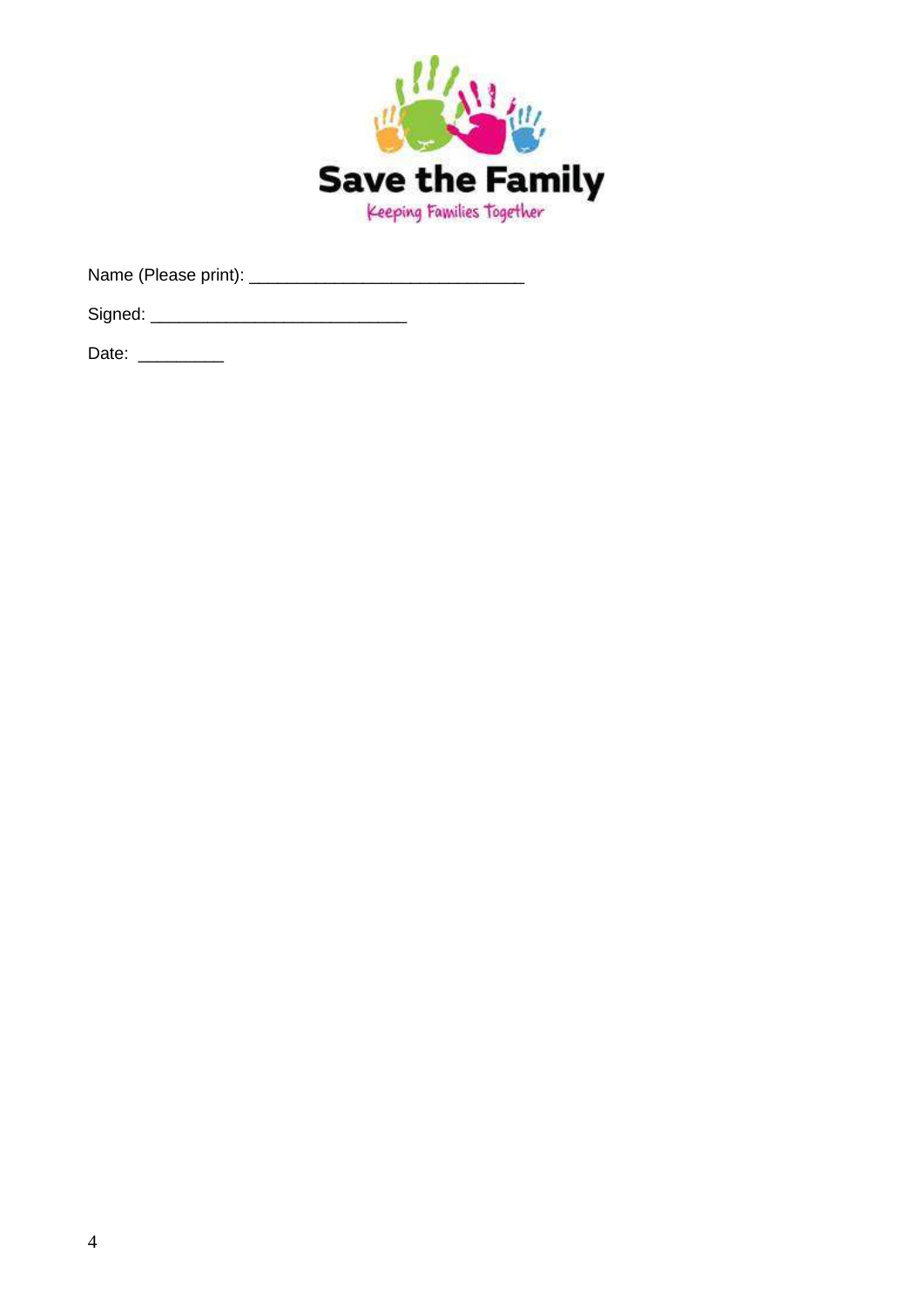

# **PERSON SPECIFICATION**

| <b>Post: Performance and Improvements Officer</b>                                                                                                                                                                                    |                                       |                                   |  |  |
|--------------------------------------------------------------------------------------------------------------------------------------------------------------------------------------------------------------------------------------|---------------------------------------|-----------------------------------|--|--|
| <b>CRITERIA</b>                                                                                                                                                                                                                      | <b>ESSENTIAL/</b><br><b>DESIRABLE</b> | <b>METHOD of IDENTIFICATION</b>   |  |  |
| <b>Qualifications:</b>                                                                                                                                                                                                               |                                       |                                   |  |  |
| At least a Level 3 qualification in a<br>relevant discipline                                                                                                                                                                         | Desirable                             | <b>Application Form</b>           |  |  |
| Mentoring qualification or training                                                                                                                                                                                                  | <b>Desirable</b>                      | <b>Application Form</b>           |  |  |
| <b>Safeguarding Training</b>                                                                                                                                                                                                         | Desirable                             | <b>Application Form</b>           |  |  |
| Management training                                                                                                                                                                                                                  | Desirable                             | <b>Application Form</b>           |  |  |
| <b>Proven Experience:</b>                                                                                                                                                                                                            |                                       |                                   |  |  |
| Experience of working within a<br>mentoring role, ideally in a family's<br>setting or social care environment                                                                                                                        | <b>Essential</b>                      | <b>Application Form/Interview</b> |  |  |
| Experience of monitoring and evaluating<br>programmes.                                                                                                                                                                               | <b>Essential</b>                      | <b>Application Form/Interview</b> |  |  |
| Experience of outcome/impact<br>measurement.                                                                                                                                                                                         | <b>Essential</b>                      | <b>Application Form/Interview</b> |  |  |
| Considerable partnership working<br>experience                                                                                                                                                                                       | Desirable                             | <b>Application Form/Interview</b> |  |  |
| Experience of dealing with 'at risk'<br>adults and children on a one-to-one<br>basis, with backgrounds including:<br>-Domestic Violence<br>-Abuse<br>-Mental health issues<br>-Drug and alcohol abuse<br>-Debt<br>-Parenting issues. | <b>Desirable</b>                      | <b>Application Form/Interview</b> |  |  |
| Working knowledge of Health and<br><b>Safety Practice</b>                                                                                                                                                                            | Desirable                             | <b>Application Form/Interview</b> |  |  |
| Knowledge, skills and abilities:                                                                                                                                                                                                     |                                       |                                   |  |  |
| Demonstrate empathy, communication,<br>listening and interpersonal skills when<br>working with vulnerable adults and<br>children                                                                                                     | <b>Essential</b>                      | Interview                         |  |  |
|                                                                                                                                                                                                                                      |                                       |                                   |  |  |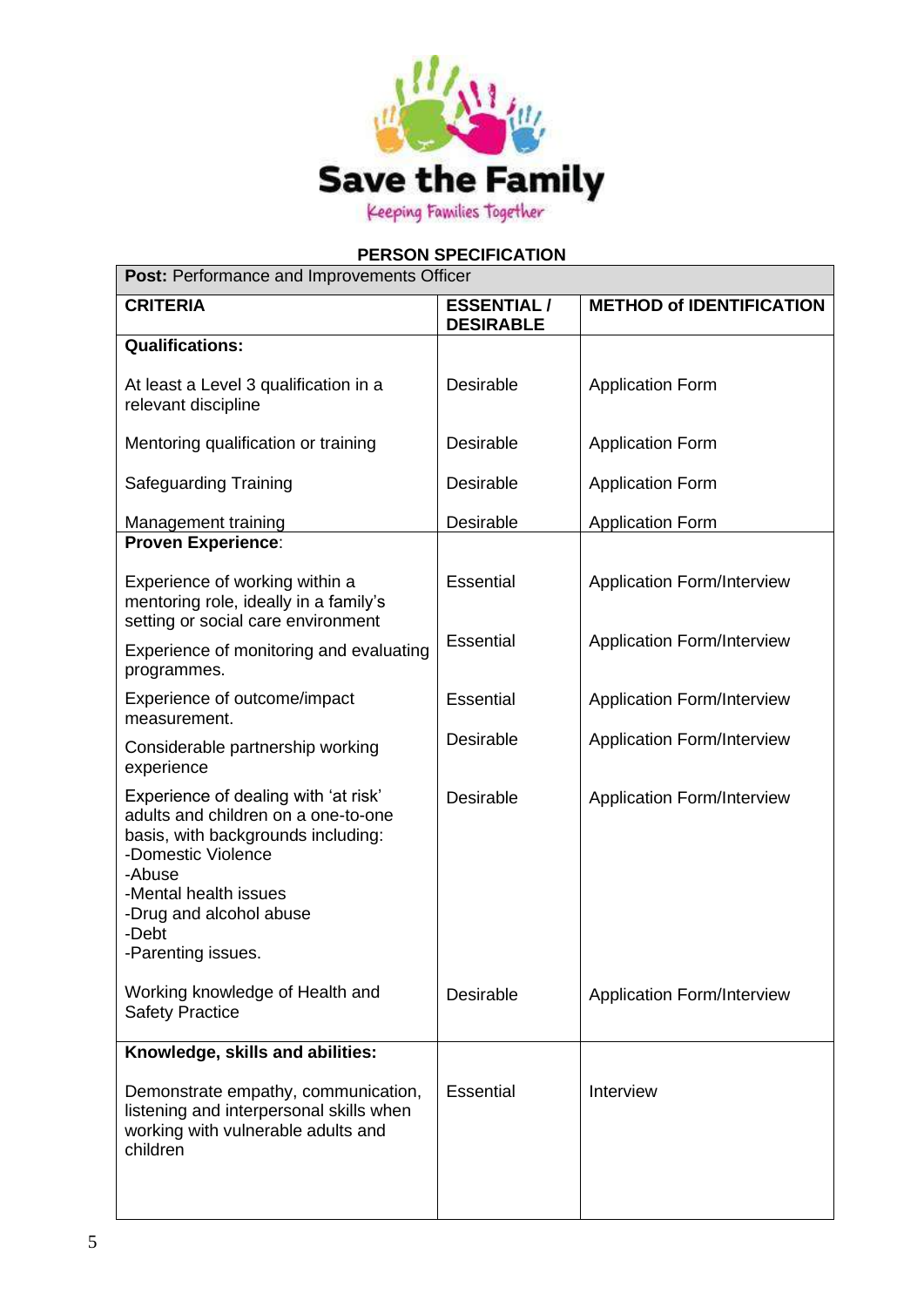

| Demonstrate a positive attitude in<br>working with challenging adults and<br>children                                                                                                                           | Essential        | Interview                         |
|-----------------------------------------------------------------------------------------------------------------------------------------------------------------------------------------------------------------|------------------|-----------------------------------|
| Ability to respect and relate to<br>vulnerable adults who may not share<br>the same lifestyle and values                                                                                                        | <b>Essential</b> | Interview                         |
| The ability to identify, use, understand<br>and manage emotions in a positive way<br>to communicate effectively, empathize<br>with others, overcome challenges, and<br>defuse conflict (Emotional intelligence) | <b>Essential</b> | Interview                         |
| The ability to develop relationships<br>based on trust                                                                                                                                                          | <b>Essential</b> | Interview                         |
| The ability to empower individuals                                                                                                                                                                              | <b>Essential</b> | Interview                         |
| Good communication skills at all levels                                                                                                                                                                         | <b>Essential</b> | Interview                         |
| Able to use own initiative to develop and<br>improve systems and processes.                                                                                                                                     | <b>Essential</b> | Interview                         |
| Excellent empathy with the needs of<br>vulnerable families                                                                                                                                                      | <b>Essential</b> | Interview                         |
| <b>Excellent communication skills</b>                                                                                                                                                                           | <b>Essential</b> | <b>Application Form</b>           |
| Ability to recognise personal barriers to<br>progress and work with others to<br>overcome them                                                                                                                  | <b>Essential</b> | <b>Application Form/Interview</b> |
| Working knowledge of health & safety<br>practices                                                                                                                                                               | <b>Desirable</b> | <b>Application Form/Interview</b> |
| Able to monitor work outcomes to<br>ensure targets are met                                                                                                                                                      | <b>Essential</b> | Interview                         |
| Understanding and adherence to<br>Safeguarding and Child Protection<br>protocols                                                                                                                                | <b>Essential</b> | Interview                         |
| PC literacy and case recording skills                                                                                                                                                                           | <b>Essential</b> | Interview                         |
| Fully conversant with Microsoft Office<br><b>Other Attributes:</b>                                                                                                                                              | <b>Essential</b> | Interview                         |
| Ability to work as a team or lone work                                                                                                                                                                          | <b>Essential</b> | <b>Application Form/Interview</b> |